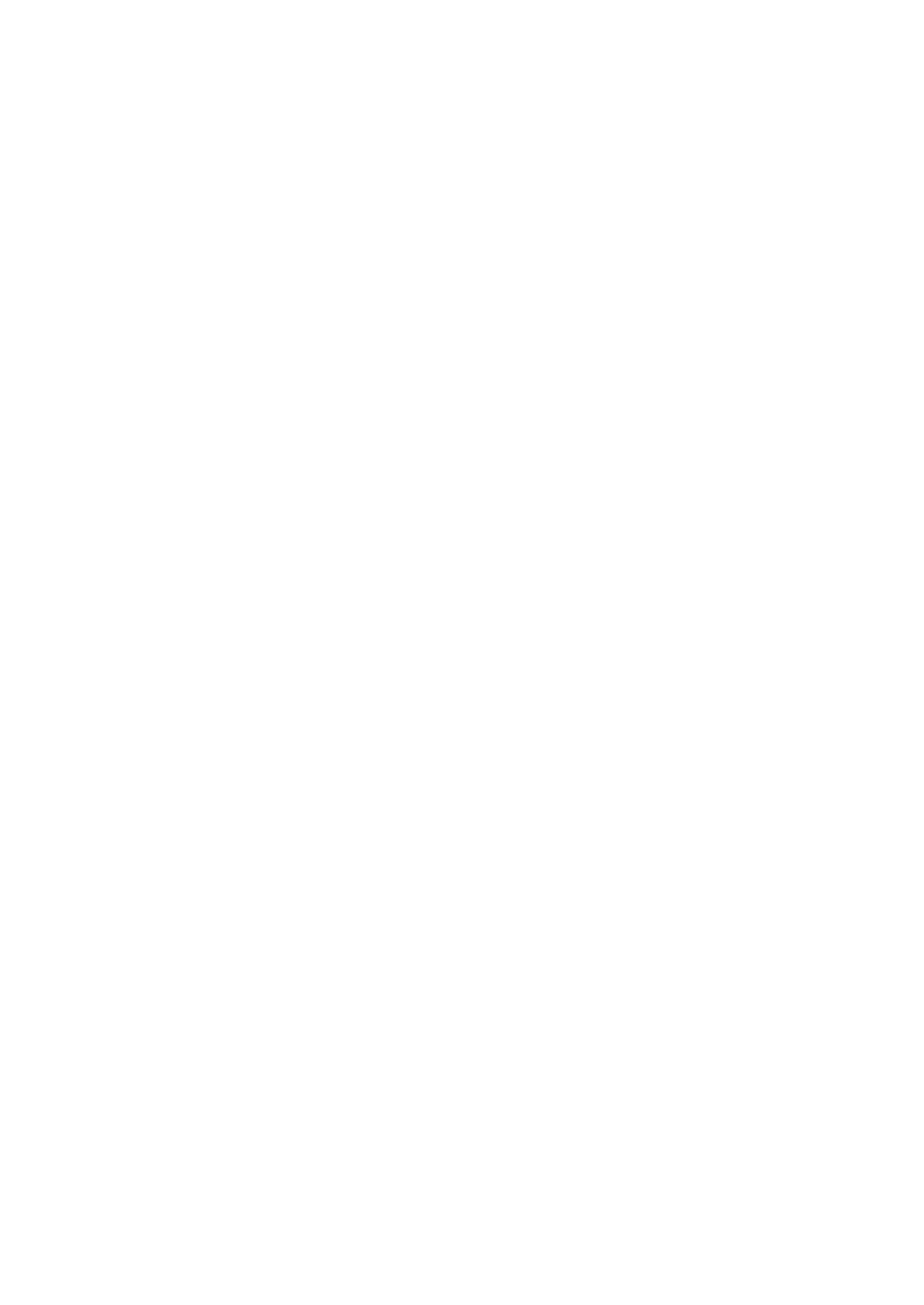## **1. Password cracking**

a) Explain, by means of a step-by-step-description, how an off-line brute-force or dictionary password attack against a UNIX system is accomplished. (You may assume that the password file is accessible and readable, i.e. no "shadow file").

b) There is one "spicy"  $\odot$  UNIX security feature, which aims to make such attacks less effective. Explain how this feature is set up and how it works. Also, explain the aims of it and how they are accomplished. (8p)

# **2. User identification in UNIX**

a) Processes in UNIX have at least two identities, the Real UID (RUID) and the Effective UID (EUID). Describe the functionality and use of these two identities

b ) What is a SUID (Set-UID) program? What is the use of such a program? Give an example!

c) **User1** (with UID=27055) is running a program **Prog** with the following access rights:

-rws r-x r-x root root /bin/Prog

Give **User1**'s EUID and RUID when **Prog** is started.

d) The program **Prog** contains a system call

setuid (User1)

which is executed within the program. Give **User1**'s EUID and RUID after execution of the system call.

e) At a later occasion (the person behind) **User1** logs in as **User3** (with UID=27057). Which EUID and RUID will **User1** get after the log-in? (8p)

## 3. **Firewalls**

a) The book mentions four different types of firewalls. Describe these types and their characteristics and function.

b) There are two types of default policies (also called "stances") for a packet filtering firewall. Describe and discuss those briefly.

c) Give four examples of situations when a firewall would not present a sufficient level of protection.  $(10p)$ 

## **4. Buffer overflows**

Explain how a typical stack-based buffer overflow attack works. Your answer should include a picture of the stack with the most relevant stack fields marked. A "canary" is the name of a defence method for buffer overflows. Please explain in some detail how this method works and discuss the prerequisites for its function. (8p)